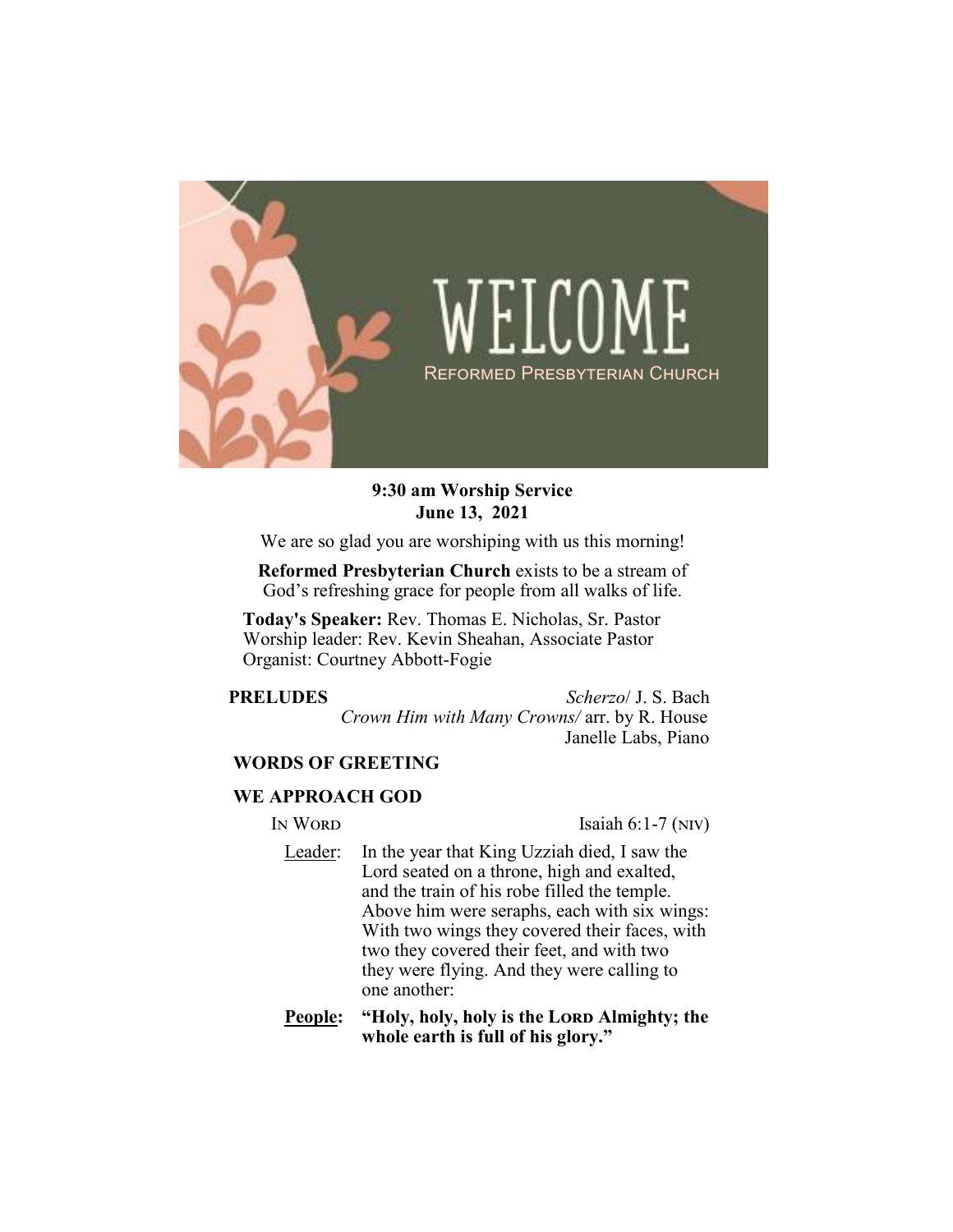Leader: At the sound of their voices the doorposts and thresholds shook and the temple was filled with smoke.

**People: "Woe to me!" I cried. "I am ruined! For I am a man of unclean lips, and I live among a people of unclean lips, and my**  eyes have seen the King, the LORD Al**mighty."** 

- Leader: Then one of the seraphs flew to me with a live coal in his hand, which he had taken with tongs from the altar. With it he touched my mouth and said,
- **People: "See, this has touched your lips; your guilt is taken away and your sin atoned for."**

IN PRAYER

#### **\*WE PRAISE OUR GOD**

HYMN OF PRAISE 100 *Holy, Holy, Holy!* 

#### **WE CONFESS OUR SIN**

**Unison: Jesus, forgive my sins. Forgive the sins that I remember, and the sins I have forgotten. Forgive my many failures in the face of temptation, and those times when I have been stubborn in the face of correction. Forgive the times I have been proud of my own achievements and those when I have failed to boast in your works. Forgive the harsh judgments I have made of others, and the leniency I have shown myself. Forgive the lies I have told to others, and the truths I have avoided. Forgive me the pain I have caused others and the indulgence I have shown myself. Jesus, have mercy on me and make me whole. Amen**.

ASSURANCE OF PARDON:

 Leader: If we claim to be without sin, we deceive ourselves and the truth is not in us. If we confess our sins, he is faithful and just and will forgive us our sins and purify us from all unrighteousness. I John  $1:8-9$  (NIV)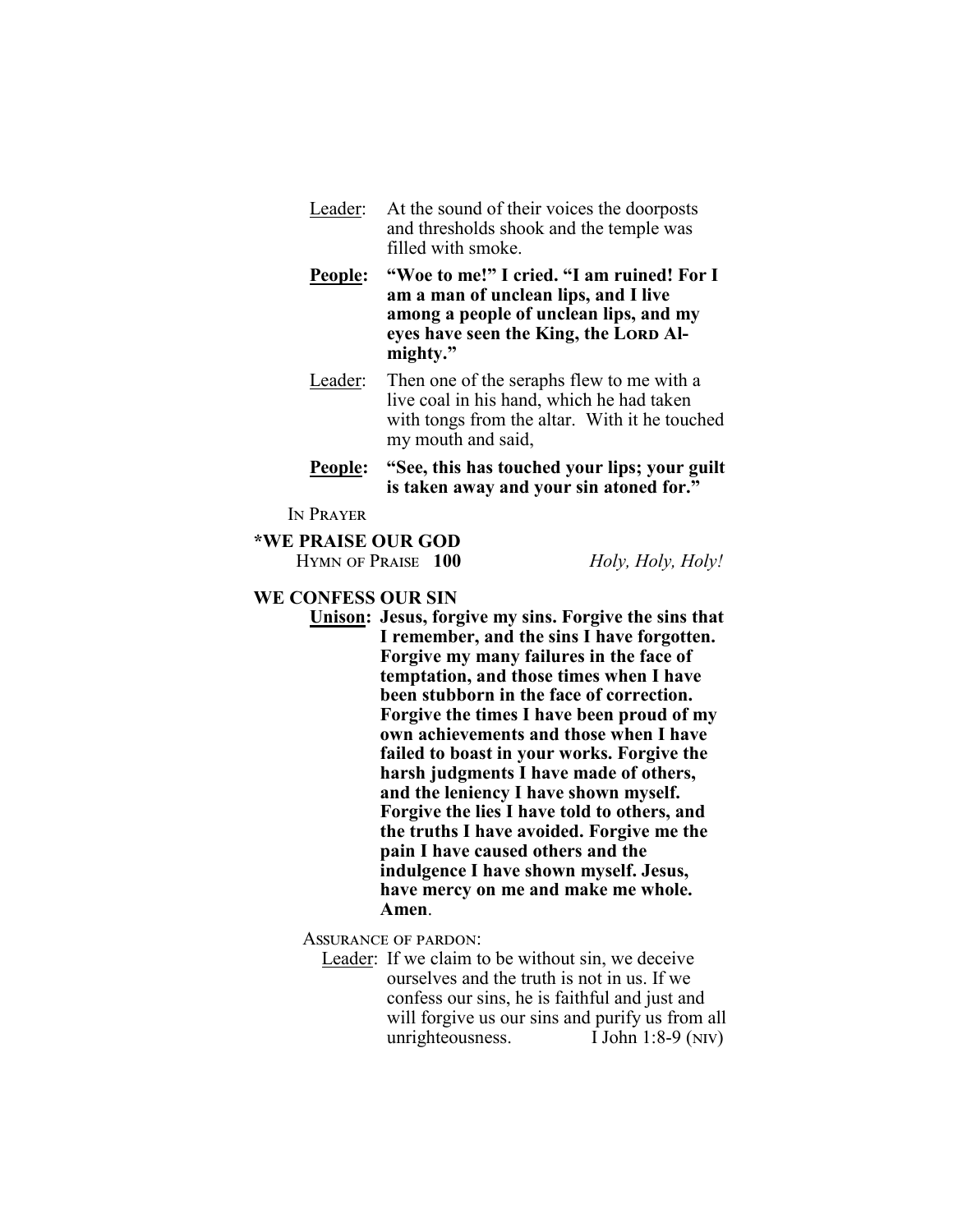# **\*WE EXALT OUR LORD**

Who You Say I Am  *Mighty to Save*

Leader: For we do not have a high priest who is unable to sympathize with our weaknesses, but we have one who has been tempted in every way, just as we are—yet was without sin. Let us then approach the throne of grace with confidence, so that we may receive mercy and find grace to help us in our time of need. Hebrews  $4:15 \& 16$  (NIV)  *Before the Throne of God Above* 

#### **MOMENT OF APPRECIATION** Amy Weaver

**WE GREET ONE ANOTHER** WELCOME TO VISITORS

#### WE SEEK GOD'S FACE Prayers of God's People

## **WE HEAR GOD'S WORD**

SCRIPTURE READING Col. 3:18-19; Eph. 5:21-33

#### SERMON *A Wife's Responsibility*

 Colossians: The Sufficiency of Christ Rev. Thomas E. Nicholas

#### **\*WE GO FORTH TO SERVE**

HYMN OF RESPONSE 719 *A Christian Home* \*WORDS OF PEACE **ANNOUNCEMENTS**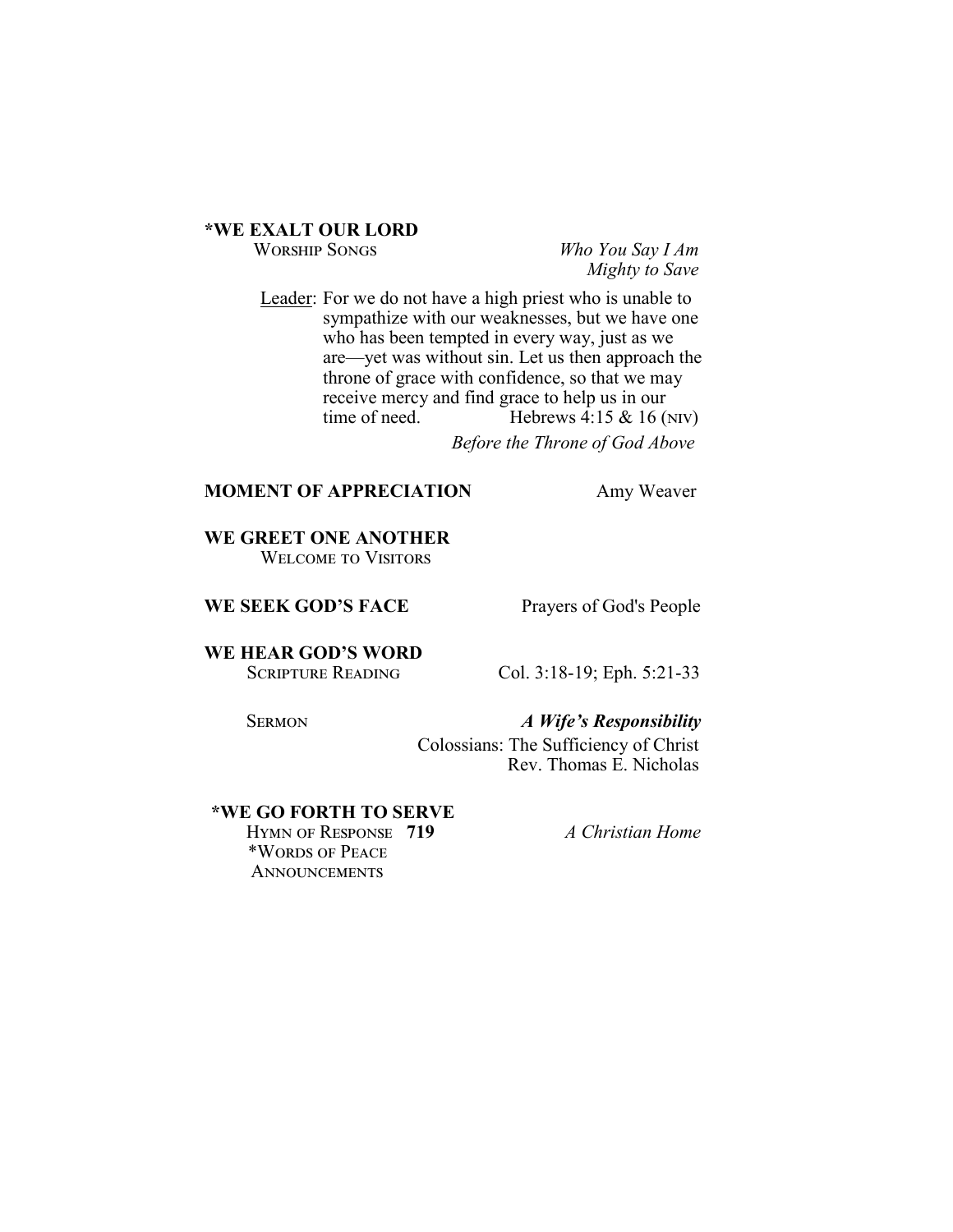## **SONG LYRICS**

## **100** *Holy, Holy, Holy!*

Holy, holy, holy! Lord God Almighty! Early in the morning our song shall rise to Thee; Holy, holy, holy, merciful and mighty! God in three Persons, blessed Trinity!

Holy, holy, holy! All the saints adore Thee, Casting down their golden crowns around the glassy sea; Cherubim and seraphim falling down before Thee, Who wert, and art, and evermore shalt be.

Holy, holy, holy! Though the darkness hide Thee, Though the eye of sinful man Thy glory may not see; Only Thou art holy; there is none beside Thee, Perfect in pow'r, in love, and purity.

Holy, holy, holy! Lord God Almighty! All Thy works shall praise Thy Name, in earth, and sky, and sea; Holy, holy, holy; merciful and mighty! God in three Persons, blessed Trinity!

*Holy, Holy, Holy,* Words by Reginald Heber, Music by John B. Dykes ©Public Domain CCLI License # 79597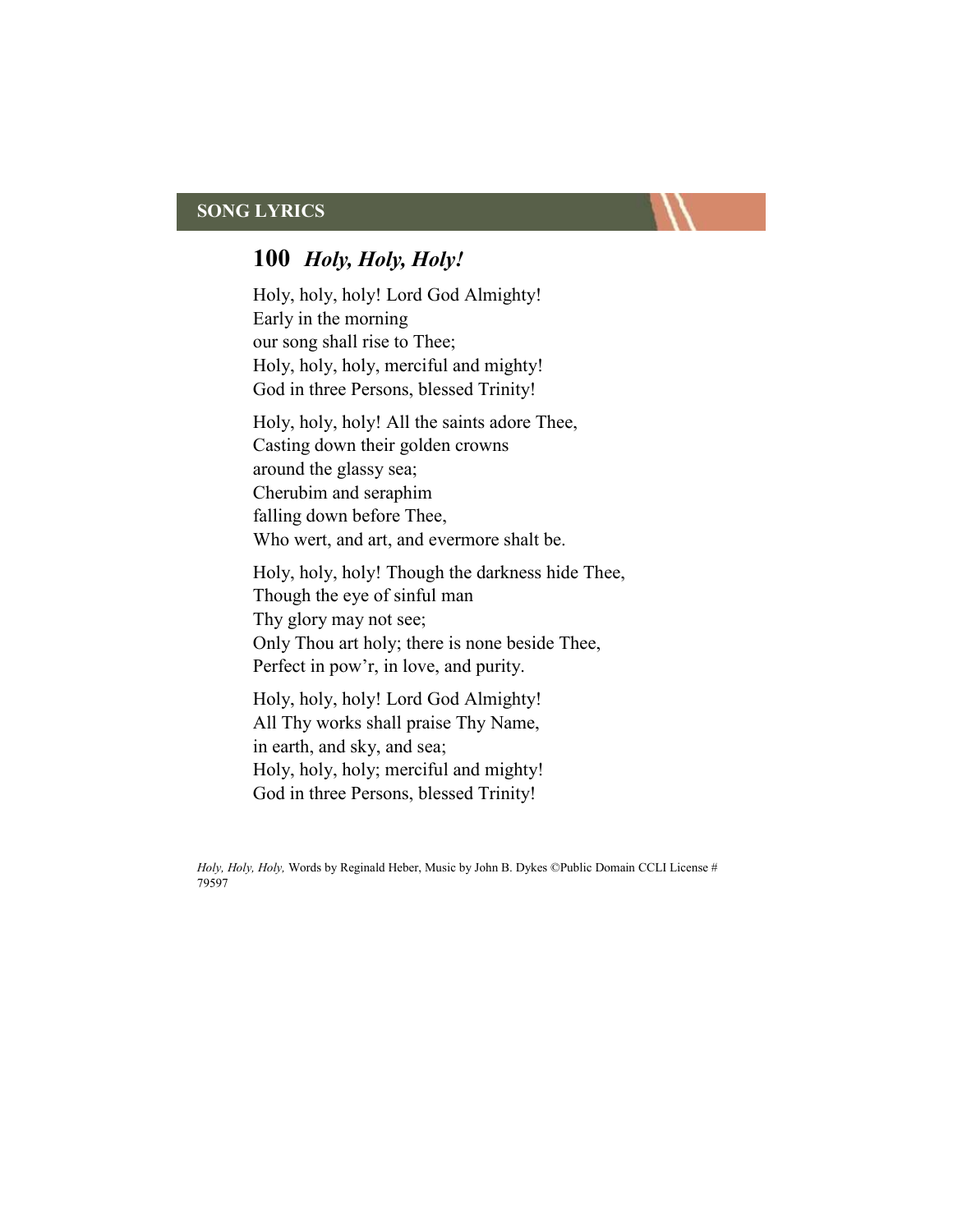#### *Who You Say I Am*

Who am I that the highest King Would welcome me I was lost but He brought me in Oh His love for me Oh His love for me Who the Son sets free Oh is free indeed I'm a child of God Yes I am

Free at last He has ransomed me His grace runs deep While I was a slave to sin Jesus died for me Yes He died for me Who the Son sets free Oh is free indeed I'm a child of God Yes I am

In my Father's house There's a place for me I'm a child of God Yes I am

I am chosen Not forsaken I am who You say I am You are for me Not against me I am who You say I am

I am chosen Not forsaken I am who You say I am You are for me Not against me I am who You say I am I am who You say I am

Who the Son sets free Oh is free indeed I'm a child of God Yes I am In my Father's house There's a place for me I'm a child of God Yes I am

I am chosen Not forsaken I am who You say I am You are for me Not against me I am who You say I am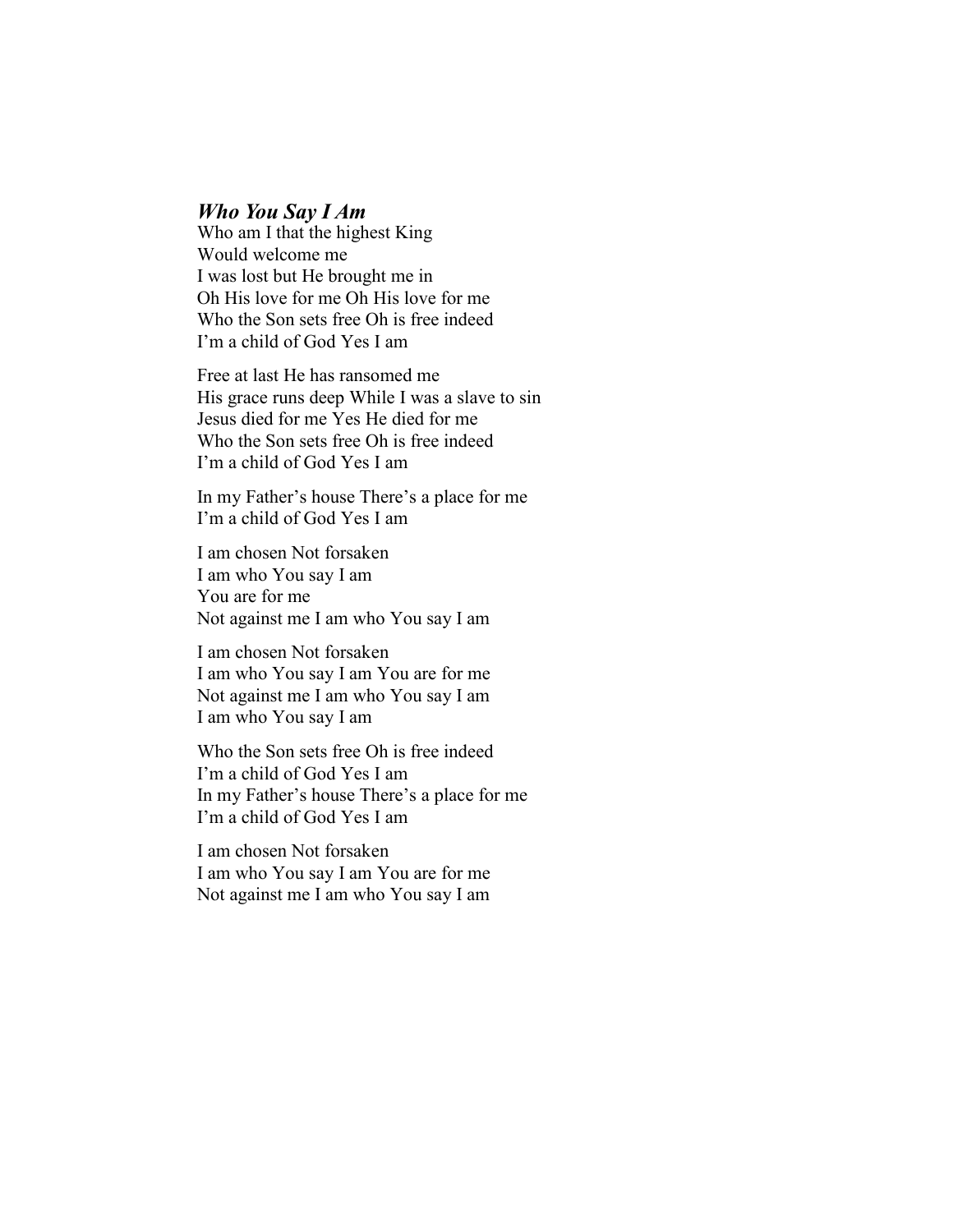## *Mighty to Save*

Everyone needs compassion A love that's never failing Let mercy fall on me

Everyone needs forgiveness The kindness of a Saviour The hope of nations

Saviour, he can move the mountains My God is mighty to save, He is mighty to save Forever Author of Salvation He rose and conquered the grave, Jesus conquered the grave

So take me as you find me All my fears and failures Fill my life again

I give my life to follow Everything that I believe in Now I surrender

Saviour, he can move the mountains My God is mighty to save, He is mighty to save Forever Author of Salvation He rose and conquered the grave, Jesus conquered the grave

Shine your light and let the whole world see We're singing for the glory of the risen king Jesus *[2x]*

Saviour, he can move the mountains My God is mighty to save, He is mighty to save Forever Author of Salvation He rose and conquered the grave, Jesus conquered the grave

Saviour, he can move the mountains My God is mighty to save, He is mighty to save Forever Author of Salvation He rose and conquered the grave, Jesus conquered the grave

Shine your light and let the whole world see We're singing for the glory of the risen king Jesus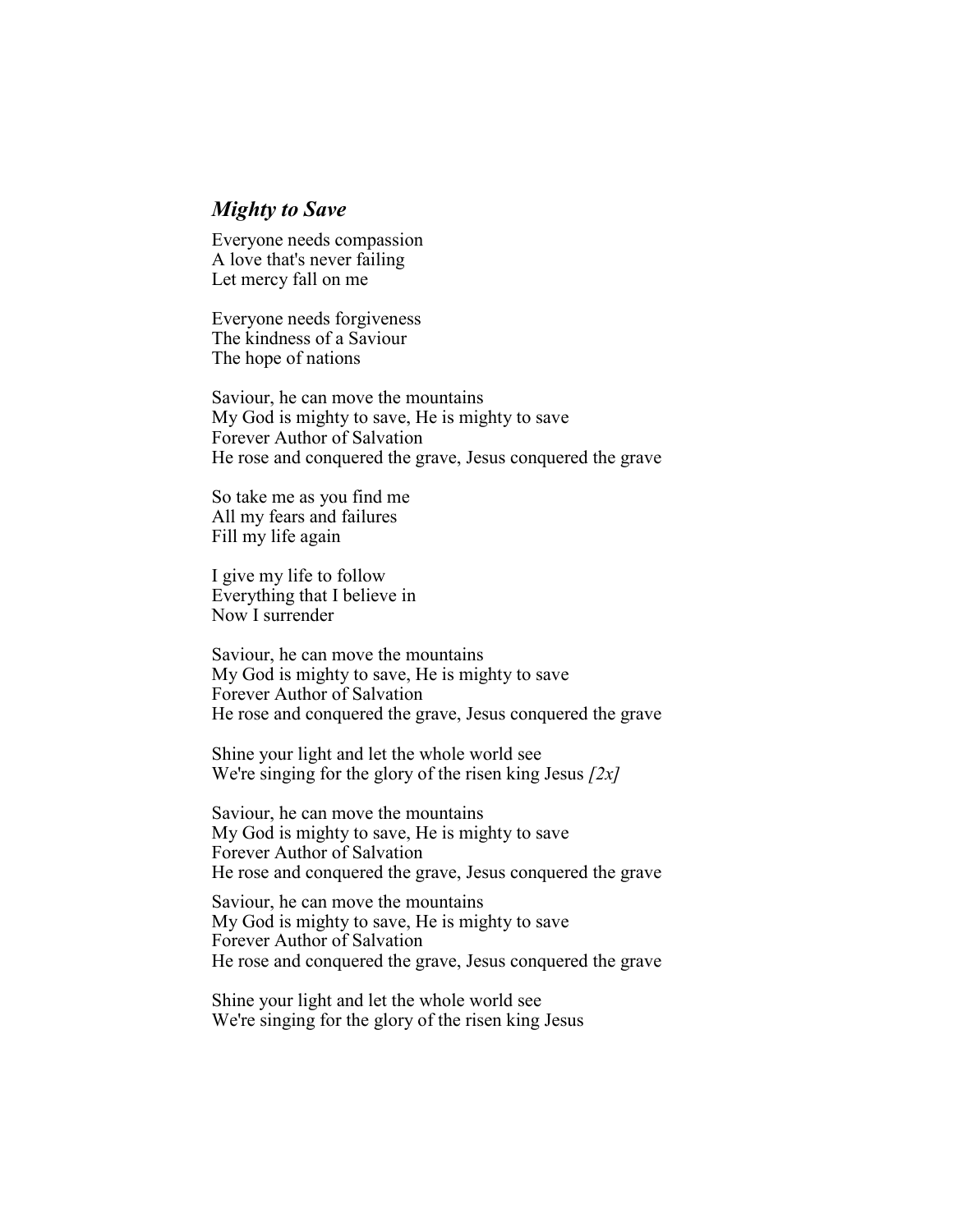### *Before the Throne of God Above*

Before the throne of God above, I have a strong and perfect plea, A great High Priest whose name is Love, Who ever lives and pleads for me. My name is graven on his hands, My name is written on his heart; I know that while in heav'n he stands No tongue can bid me thence depart. No tongue can bid me thence depart.

When Satan tempts me to despair, And tells me of the guilt within, Upward I look and see him there Who made an end of all my sin. Because the sinless Savior died, My sinful soul is counted free; For God the just is satisfied To look on Him and pardon me. To look on Him and pardon me.

Behold him there! The Risen Lamb, My perfect, spotless Righteousness, The great unchangeable I AM, The King of glory and of grace! One with himself I cannot die, My soul is purchased by his blood; My life is hid with Christ on high, With Christ my Savior and my God With Christ my Savior and my God.

CCLI#79597 Charite Lees Bancroft, Vikki Cook © 1997 PDI Worship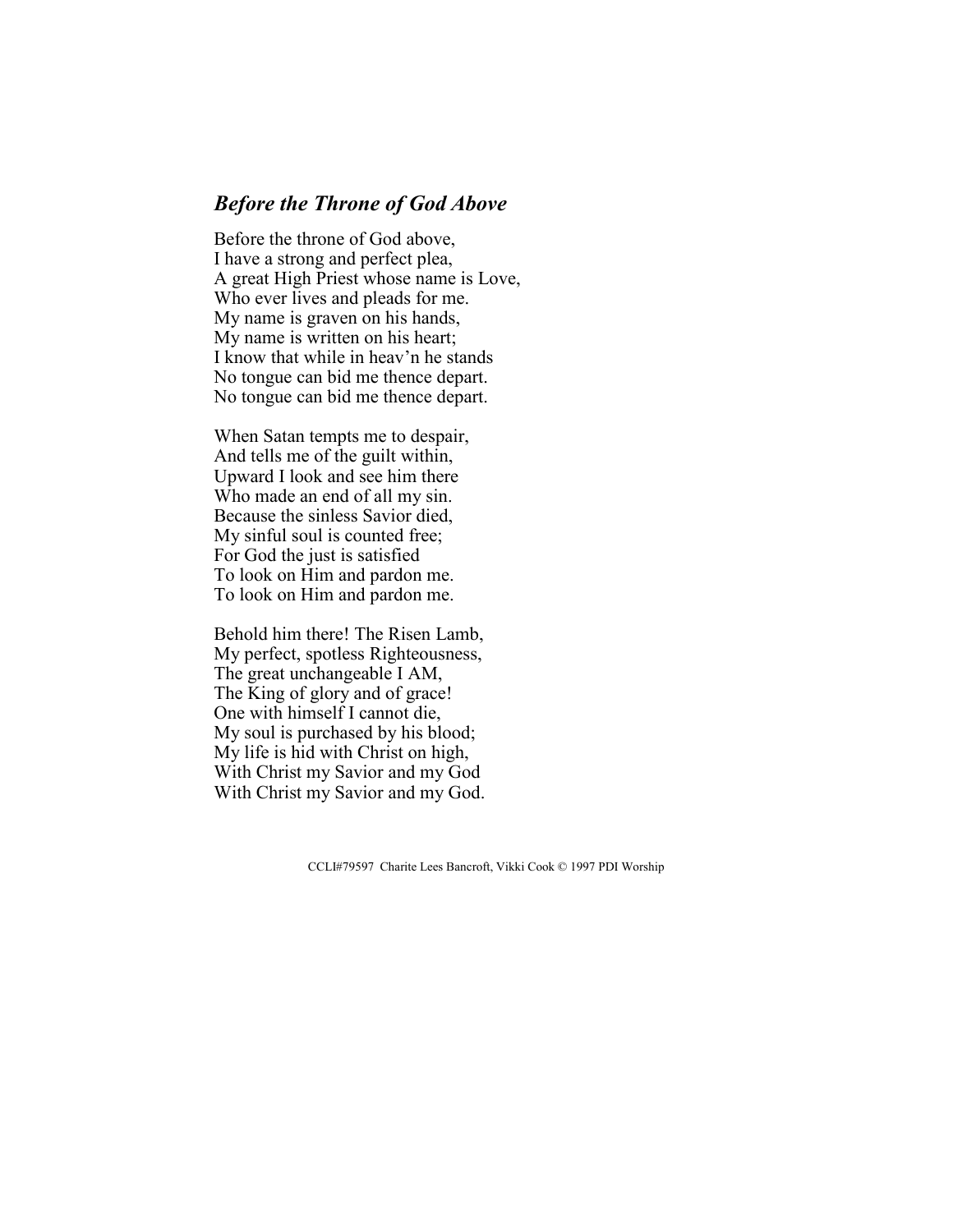#### *719 A Christian Home*

O give us homes built firm upon the Savior, Where Christ is Head, and Counsellor and guide; Where every child is taught His love and favor And gives his heart to Christ, the crucified: How sweet to know that though his footsteps waver His faithful Lord is walking by his side!

O give us homes with godly fathers, mothers, Who always place their hope and trust in Him; Whose tender patience turmoil never bothers, Whose calm and courage trouble cannot dim; A home where each finds joy in serving others, And love still shines, tho' days be dark and grim.

O Lord, our God, our homes are Thine forever! We trust to Thee their problems, toil, and care; Their bonds of love no enemy can sever If Thou art always Lord and Master there: Be Thou the center of our least endeavor: Be Thou our guest, our hearts and homes to share.

A Christian Home, Words by Barbara B. Hart, Music by Jean Sibelius ©Public Domain. CCLI #79597